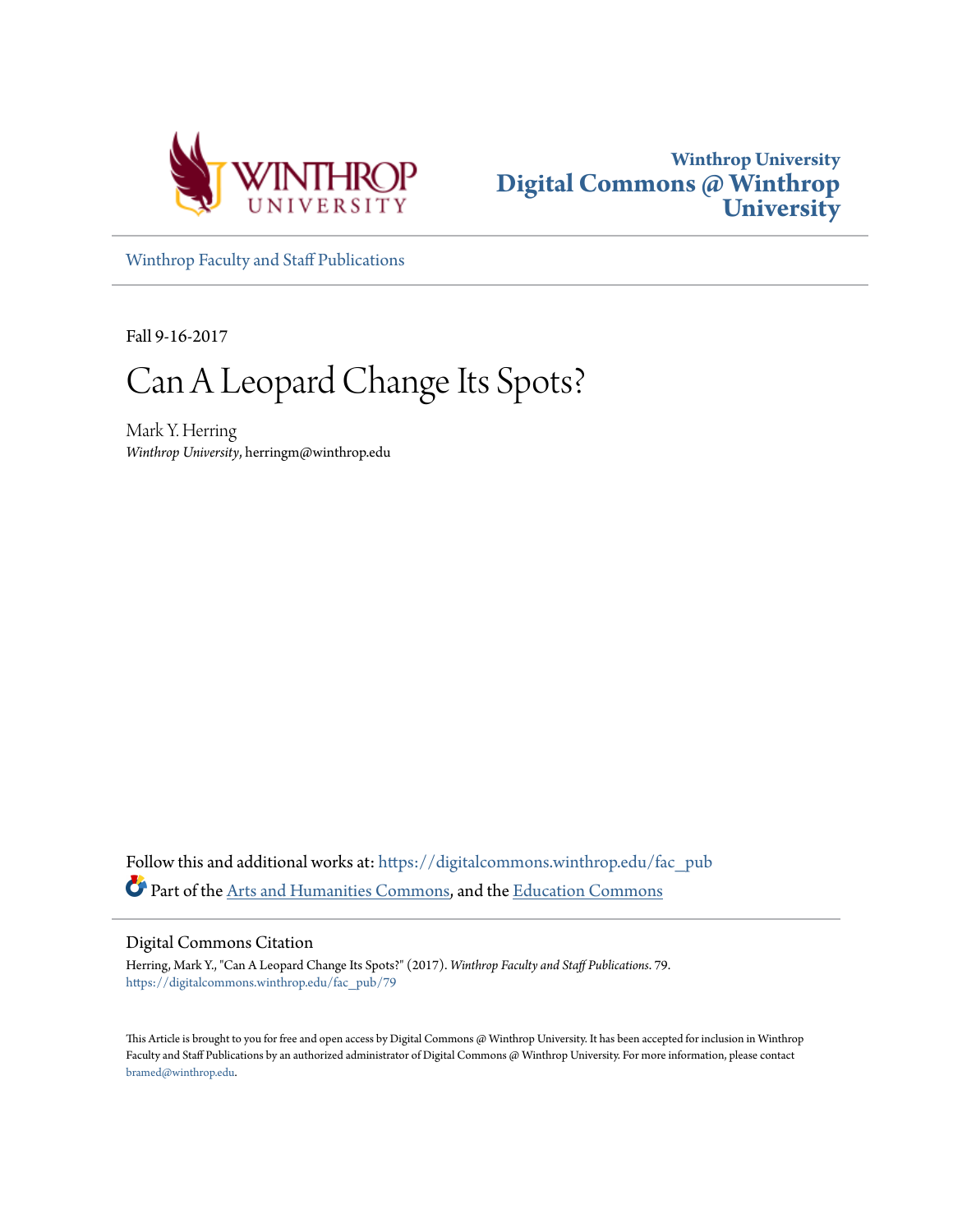## **V29 #4 LITTLE RED HERRINGS — CAN A LEOPARD CHANGE ITS SPOTS?**

Sep 26, 2017

by **Mark Y. [Herring](mailto:herringm@winthrop.edu)** (Dean of Library Services, Dacus Library, Winthrop University)

At the time of this writing, the single biggest library-related news is **Elsevier's** acquisition of **bepress** [sic]. The move startled information pundits on several counts. First, none of us knew about the deal until it had been done. For whatever reason (a slip between the cup and the lip is certainly one possibility), **bepress** chose to let us let find out via social media. I saw it first on the *Scholarly Kitchen* website (*<http://bit.ly/2uYXP4Z>*), and then later on a slew of other social media. The other reason that everything went viral at once proved, of course, to be that **bepress**, a kind of mom and pop Jedi-shop, sold out to, in the eyes of many librarians, the Darth Vader of vendors, **Elsevier**.

For decades, **bepress** did yeoman's work in the world of open access, providing a first-rate software platform for many libraries that could not afford to create one themselves. The cost of said software, while not cheap, was much cheaper than hiring three or four coding librarians to create an open access portal for an institution's intellectual footprint. Those intellectual footprints, now institutional repositories, proved the perfect launching pad for open access content. Add to the first-rate software, first-rate customer service, and you have the formula for its success.

For most of those decades, vendors like **Elsevier** smiled bemusedly at libraries trying to gain an alternative foothold for expensive subscriptions. In many ways, the efforts of libraries were cute, and vendors like **Elsevier** patted us on the head and raised prices for key journals another few percentage points. Open access, it appeared, was going nowhere fast, and it did itself no favors with grand missteps like pay-for-play journals, too.

So how did two seemingly disparate companies get together?

In a word, need drove them together, but need of a different sort for both. Although I have no inside information, for **bepress**, it must have been the need for cash to develop its big plans. It must have been frustrating for **bepress** to be successful yet remain a small company making a great product. There was so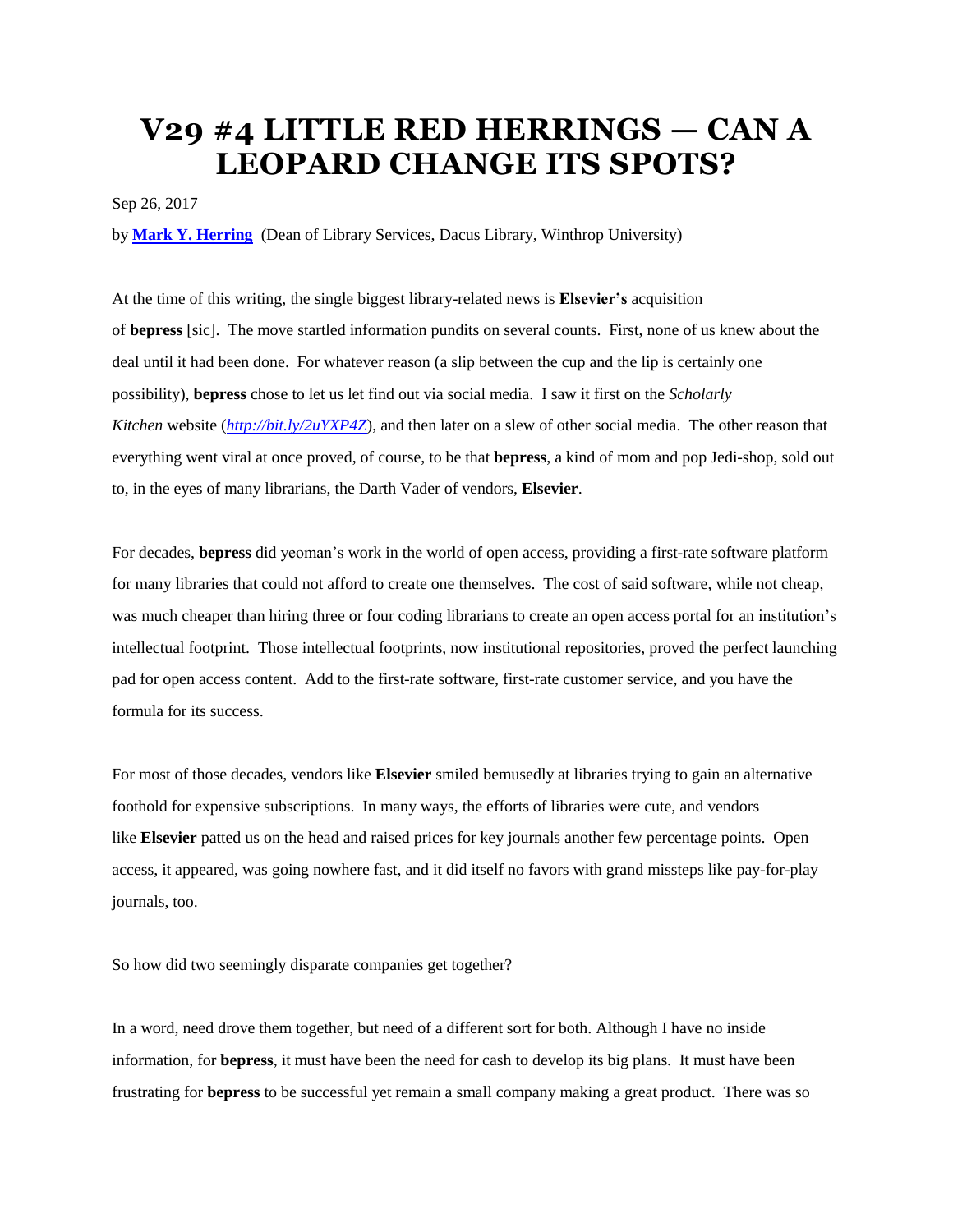much more it could do, but a fair price for a great product just made the going so slow it must have seemed to slog at times. Ambition to make **bepress** better at everything it did, especially analytics, must have also seemed too appealing to wait. In order to get to that point, **bepress** would have had to raise prices so high so fast it might well have lost too many customers. The choice was to plod along or look for a Sugar Daddy. Enter sweet **Elsevier** with deep pockets. Again, although I have no inside information, **Elsevier** did not get to be one of the largest vendors by ignoring the market. Sure, for about a decade and a half, open access and institutional repositories seemed like two ugly stepchildren with no fairy godmother, destined to live forever in the cinders and ashes. Then suddenly, libraries everywhere of every size began creating IRs with some success. While the content may never rival **Elsevier's** these idiot stepchildren were making this first-rate content freely available to anyone. Frankly, it was a brilliant move on the part of **Elsevier**, at least from their perspective. Open access may still fail completely, but for now, a good portion of it is in the hands (some might want to say stranglehold) of a company not really known for its frugality to customers.

Once everything about the **bepress** acquisition went viral, its spokespersons came out with several statements. First, to apologize for not letting its customers know about the acquisition before it announced to everywhere else. Managing director **Jean-Gabriel Bankier** rightly apologized for not letting customers know first and committed to communicating better. Probably an apology for not communicating at all would have been better. Frankly, it felt a little like getting to the altar and the spouse-to-be saying, "By the way, I'm already married." Could it have been that **bepress** knew this was a hornet's nest best not to be kicked by it, but to throw that nest onto the social media highway and deal with the buzz later? Hard to say.

After the sort of *esprit d'escalier* apology, assurances were made that nothing would change and content would remain our own; **bepress**would remain as committed as ever to keeping everything functioning normally, customer service would remain first class, and the pricing structure would remain the same. Furthermore, our content will remain as portable as ever. The key takeaway here is that all of this is true *now*. What we do not know is whether **Elsevier** will begin charging for various portions of the service, such as the dashboard or for reports to users about the use of their content. Will there be a charge after a certain number of submissions, and how quickly, if at all, will prices begin to rise? How soon, if at all, will **Elsevier** begin replacing **bepress** employees with their own? In the eyes of many colleagues, keeping things functioning normally after what appears to be a dinner with the devil will take a spoon so long it has not yet been made.